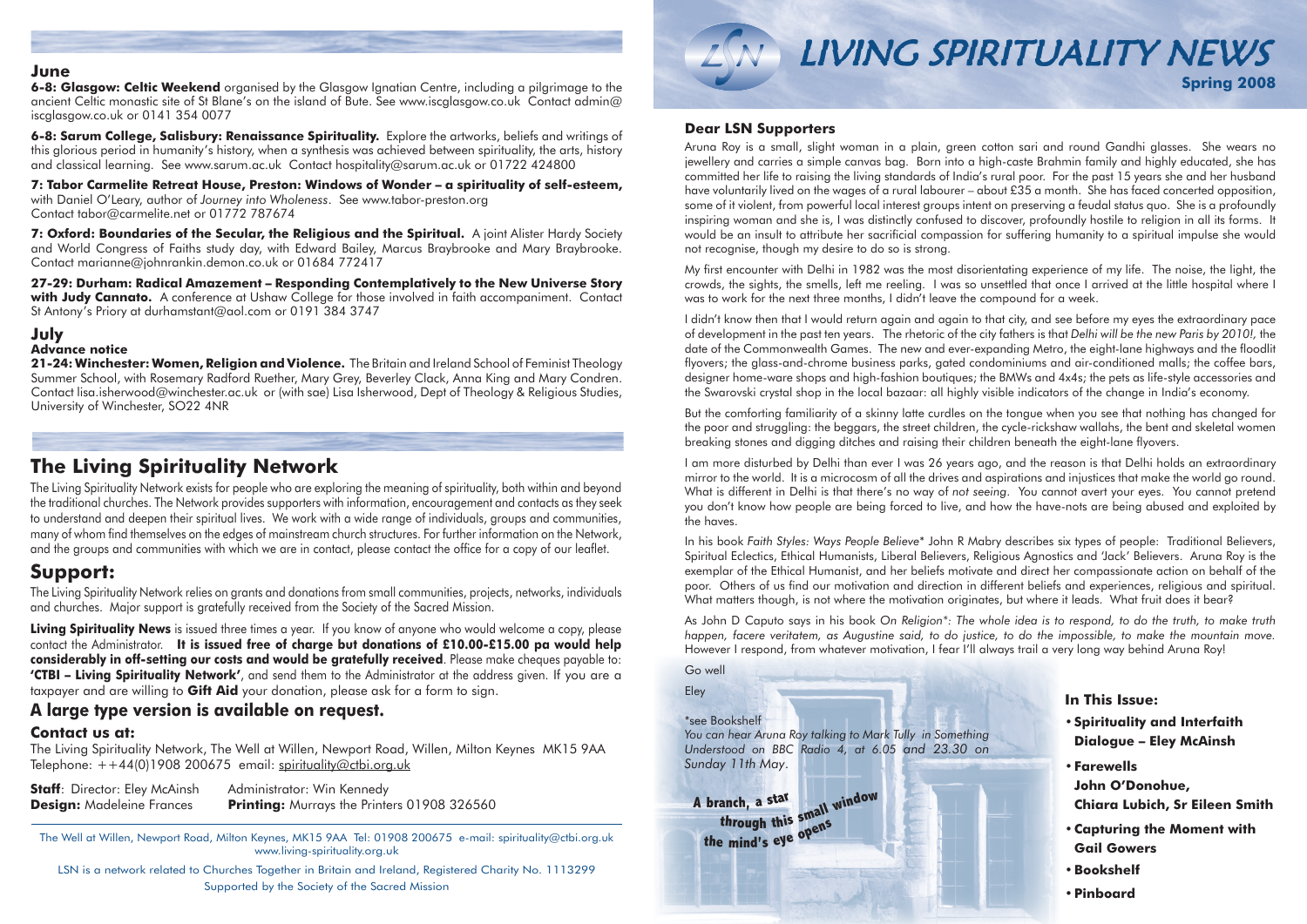# **Spirituality and Interfaith**

### **Extracts from a talk by Eley McAinsh for the Milton Keynes Interfaith Group in February 2008**

Religion is moving rapidly up the global political agenda because of its link, at least in the popular and media mind, with conflict and violence. For the sake of world peace and security, and for the future survival of the planet, more and more people are recognising that closer, warmer relationship and collaboration between the faiths is an urgent need in our time, and a number of commentators are beginning to suggest that a focus on spirituality, rather than on religion, might prove a new and creative approach to interfaith dialogue. A focus on spirituality, they suggest, could circumvent some of the tensions, anxieties, and stultifying courtesy that can lead to deadlock and disappointment in conventional interfaith dialogue.

The Hindu monk and Delhi-based social activist, Swami Agnivesh, presented a paper on this theme at a major conference in South Africa in 2006. His paper was called *A Spiritual Vision for the Dialogue of Religions.1* What he said was provocative, iconoclastic even, but it resonated deeply with much of my own work at the interface between traditional Christian faith and practice and the newly emerging spirituality.

For Swami Agnivesh, as for increasing numbers of people generally, there's a clear difference between spirituality and religion as it's now understood. However strongly one might want to argue for the 'true' meaning of religion as rich, deep and profoundly spiritual, in common usage religion now means institutional religion: that thing, according to a well-known religious publisher in the States, *with doors and windows, clergy and tax exempt status, moral expectations and social implications.*

Religions, in Swami Agnivesh's argument, are based on territory (real or symbolic), conformity, and self-interest, or at least the interests of one community over against other communities. Religions quell the prophetic and critical spirit to preserve their clerical elites. Religions are threatened by individual mystical experience and have lost their ability to communicate a sense of the numinous. The religiosity we have developed, he argues *is the religiosity of rejection and exclusion.*

#### I did say he was provocative!

20: Dunblane: The Moment of Truth is now ... it will be poetry. Evening at Scottish Churches House with Tim Duffy, Kathy Galloway and Alastair McIntosh. See www.scottishchurcheshouse.org Contact reservations@scottishchurcheshouse.org or 01786 823588

Spirituality, however, is something, in his mind and experience, quite, quite different: *Spirituality*, he writes *is like an ever-expanding ripple. From the individual it spreads and embraces the world around. Spirituality integrates the salvation of the individual with the transformation of society. That is why values such as love, truth, justice and compassion are basic to spirituality. … Spirituality puts the spotlight on our shared destiny as a species and not on the metaphysical profit or loss that an individual might incur.*

21: Glasgow: Celtic Spirituality. First of four weekly meetings of a short course at the Glasgow Ignatian Centre (last meeting 12th May). See www.iscglasgow.co.uk Contact admin@iscglasgow.co.uk or 0141 354 0077

And he continues: *Spirituality seeks to bring about change. But that change is not the process of fitting everything into a fixed framework. It's a change from is to what might well be … Spirituality is a sphere of ever-expanding responsibility. That is why it's also a medium of [humanity's] on-going evolution.* 

Swami Agnivesh acknowledges that spirituality once lay at the core of all the major faiths – the lived experience of the divine; the profound sense of encounter with God, or with the deepest reality – was the fire that inspired and forged the faiths. But he believes that this fire has been largely lost as the faiths have become increasingly institutionalised religions. Yet it is this fire that so many spiritual seekers today, of all faiths and none, are longing to recover, or to discover for the first time.

13: London: The Blissful Brain. Dr Shanida Nataraia presents findings from her new book on the effects of meditation on the brain and our health. See www.wccm.org Contact uk@wccm.org or 020 7833 9615

Swamiji draws together in a succinct and powerful way what many other writers, commentators, activists and practitioners are also saying, and what many of the people I'm in touch with through LSN and other networks are experiencing.

He highlights, as they do in different ways and different faith traditions, the healing potential of spirituality. Rippling out from the individual's commitment to a personal spiritual path, spirituality has the potential to bring transformation at every level: from the transformation of the individual to the transformation of local, national and international relations. It's this transformation, and perhaps this transformation alone, which will bring justice to global economic systems and restore health to the planet.

A recurring theme in contemporary writers and commentators in this field is that we are facing a moment of global crisis, but some writers add to this doom-laden scenario the belief that humanity is also, potentially, on the threshold of an evolutionary leap, a leap in spiritual development.

Judy Cannato, in her book *Radical Amazement: Contemplative Lessons from Black Holes, Supernovas, and Other Wonders of the Universe2 writes:* 

# **Pinboard April**

**25-26: Abingdon: Being in Balance – exploring deeper truth through the layers of meaning in the Vesica Pisces.** Christians Awakening to a New Awareness (CANA) reflection days – the Vesica Pisces is CANA's symbol. Contact Sue Howard, 9 Prior's Road, Hemingford Grey, Huntingdon, PE28 9BT

**25-27: Turvey Abbey, Beds: Meister Eckhart – Inner Silence and Awakening.** A Christian/ Buddhist weekend reflecting on Eckhart's texts through the medium of Benedictine Lectio Divina. See www.turveyabbey.org.uk Contact Sister Lucy 01234 881432

**29: London Christian Meditation Centre: Aspects of Love** with Fr Laurence Freeman. See www.wccm.org Contact uk@wccm.org or 020 7833 9615

# **May**

**2-4: Douai Abbey, Reading: A Spirituality at Work** workshop offered by the Monos centre for the study of monastic culture and spirituality. Contact Anthony Grimley 01455 845390 or info@monos.org.uk

**2-5: The Othona Community, Dorset: Labyrinth of Life.** During this long (Bank Holiday) weekend led by Linda King, a large canvas labyrinth will help participants engage with their inner journeys in a down-to-earth, healing way. See www.othona-bb.org.uk Contact mail@othona-bb.org.uk or 01308 897130

**6-11: St Beunos, N Wales: Music Meditation.** A short retreat led by composer Mark Argent, using classical music to help participants enter into meditation. See www.beunos.com Contact secretary@beunos.com or 01745 583444

**12-16: St Beunos, N Wales: Nurturing Creation – Building the Kingdom of God.** A retreat exploring the link between environmental responsibility and building God's Kingdom, led by David Birchall SJ. See www.beunos.com Contact secretary@beunos.com or 01745 583444

**16-18: Mount St Bernard's Abbey, Leics: Coracle & Pilgrimage.** Make your own full-size coracle as part of this St Brendan Celebration. Contact Anthony Grimley 01455 845390 or info@monos.org.uk

**17: London: The Desert Tradition – the relevance and importance for our times,** led by Kim Nataraja of the World Community for Christian Meditation and part of a series of monthly sessions exploring the Christian contemplative tradition, hosted by the Contemplative Spirituality Network. See www.contemplativespirituality.org Contact info@contemplativespirituality.org or 020 8451 5255

**24: Tabor Carmelite Retreat House, Preston: Meister Eckhart,** *the man who rediscovered the obvious* and was amazed, with Hymie Wyse of the Eckhart Society. See www.tabor-preston.org Contact tabor@carmelite.net or 01772 787674

**26-31: The Open Gate, Holy Island: Celebrating Saints and Sea Birds.** A relaxed time learning from the history, and natural history, of Holy Island and its surrounding area. See www.aidanandhilda.org Contact opengate@aidanandhilda.demon.co.uk or 01289 389222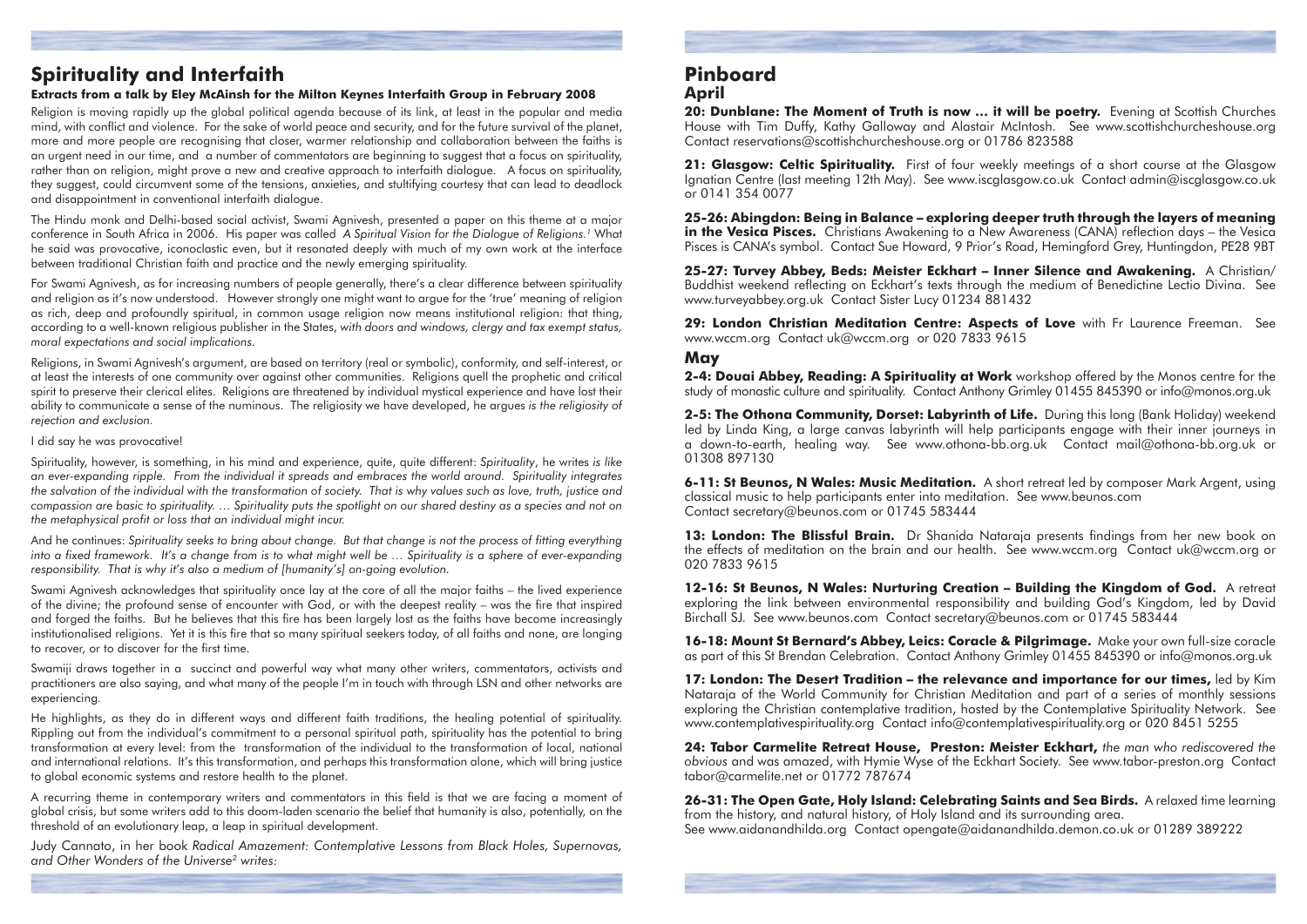*There now exists an urgency to engage our consciousness that we have never experienced before. Our existence as a species depends on how we respond to the many issues that threaten the survival of the Earth. Materialism, political egocentrism, religious fanaticism, and human ignorance have spawned a political and environmental crisis of epic proportion. The crisis involves every relationship on the planet: person to person, person to creature, person to organic and inorganic life. Nothing is exempt from the dangers which confront us.*

But she continues: *As urgent as the current crisis is, we must nevertheless respond deliberately, with care rather than anger, with wisdom rather than fear. The consciousness with which we respond is as significant as the response itself, for in our responding we are becoming – we are taking the next evolutionary step towards homo universalis. Universal humans, described by Barbara Marx Hubbard as those who 'are connected through the heart to the whole of life, attuned to the deeper intelligence of nature, and called forth irresistibly by the spirit to creatively express their gifts in the evolution of self and the world'.* 

Thomas Berry, who has been called the leading spokesperson for the Earth, in an unpublished paper3, makes explicit the link from spirituality, to interfaith dialogue, to the survival of the planet. He observes that *human beings desire to communicate intimately and on the level of deep interiority* – from the feeling human heart – *where they experience the numinous. The future adequacy of individual religions*, he continues, *as well as the emergence of global harmony, will depend on achieving this.* … achieving intimate communication at the level of deep interiority.

And another American writer, Beverly Lanzetta, who founded the Interfaith Theological Seminary, expands on Berry's observation in her book Emerging Heart: *Global Spirituality and the Sacred4:*

*Members of diverse religious traditions, she writes, as well as people who claim no religious affiliation or belief, are aware of and committed to inter-religious dialogue as an essential dimension of world peace. They recognise in the external works of greater understanding and co-operation among religions an interior work of spiritual unity taking place in the depth of their souls. Today's religious seekers find in the call to discover the spiritual foundations of our common humanity a need to find in oneself the inner peace that helps heal the fractures and violence within our world.* 

### **Simon Small: From the Bottom of the Pond – The forgotten art of experiencing God in the depths of the present moment** (O Books £7.99)

*In practicing this interior integration, spiritually attuned people realise that it is truly not possible to conceive of the individual spiritual life in isolation from the fortunes and fates of creation as a whole. This reciprocal relationship between the dialogue of world religions, the inner life of the person, the fate of the earth, and the transcendent aspects of the human spirit is leading people today to a new revelatory vision based on the awareness of the common spirituality that binds us into one earth community.*

But this may be beginning to sound somewhat overblown and over-optimistic – what about the practicalities: the down-to-earth realities of what we're suggesting? And the questions are valid, of course, for there is cost and challenge in committing to living this vision. Courage, self-knowledge and generosity of spirit are demanded, as Frederica Halligan, in her book Listening Deeply to God: Exploring Spirituality in an Inter-religious Age<sup>5</sup> makes clear:

### **Pauline Webb & Nadir Dinshaw (compilers): Living by Grace – Moments of Grace for Every Day of the Year** (SCM-Canterbury Press £9.99)

*To find a universal spirituality we must, first of all, be willing to surrender our preconceptions and beliefs that 'our way' is the 'right way'. There is truth to be found in each of the traditions … We must be willing to let go of our sense of superiority and our emphasis on differences in order to find the value of cross-cultural similarities… we have to surrender our rational theologies in order to move beyond conceptual thought into the realm of mystical experience. The mystics have all told us that we cannot think our way into unity.*

### **Sheila Ward: Towards Wisdom – Discovering wisdom through circles: a personal journey exploring the potential of love** (Distributed by GreenSpirit Books £7.50)

But even as Halligan looks to the discovery of a universal spirituality she is also very clear that: *we must treasure the differences.* She quotes Mike Bastia, the Native American spiritual leader, who said: *If we look into the natural world we see that the Creator loved to have diversity,* which brings us to a point that many commentators are at pains to emphasise. We're not talking about losing diversity but about discovering a new unity and a new relationship with difference. In *The Experience of God: Icons of the Mystery6 ,* Raimon Panikkar says something similar to Mike Bastia: *Pluralism* he writes *is inherent to the human condition and prevents us from speaking of God by starting from a single perspective or a unique principle of intelligibility.* 

And Professor Keith Ward, the respected Christian academic in Oxford, in his *God, Faith and the New Millennium7* says*: In the third millennium many possibilities exist for bringing the various religious into a positive and mutually enriching relationship. For that to happen, the traditions must not be destroyed, but must remain as witnesses*  to the diversity of human understanding of God, a diversity which will remain within any wider convergence of *traditions.*

This is a wonderful little book, the fruit of an authentic contemplative life lived, somehow, both on the farthest edge and at the truest centre. It is little only in size, not in stature, deeply yet unconventionally Christian, as wise as it is simple, as profound as it is accessible. I met Simon Small quite soon after I joined LSN – we had a fascinating conversation in which he traced his spiritual journey to that point. Simon is now an Anglican priest in the Diocese of Worcester but spends much of his time accompanying spiritual seekers from beyond church boundaries. After leaving the Church as a teenager he found nurture in a range of New Age and Eastern spiritualities and while he has in some ways returned to his roots, he remains deeply grateful for his wide-ranging spiritual influences and sources. For me it is different, and therefore appealing, in the way that BBC World Service news bulletins are different from BBC domestic news – it comes out of a different perspective, and different pre-suppositions.

### **John R Mabry: Faith Styles - Ways People Believe** (Morehouse Publishing £12.99)

John R Mabry teaches spiritual direction, world religions, and interfaith theology at the Chaplaincy Institute for Arts and Interfaith Ministry. He is the former editor of *Presence*: *An International Journal of Spiritual Direction*  and *Creation Spirituality* magazine. In this immensely helpful book he explores the many styles of faith and spirituality that characterize believers from all religions and none. From the traditionally faithful to the spiritually eclectic, he examines various modes of believing. Crucially different from previous faith development systems, most notably James Fowler's *Stages of Faith*, Mabry's *Faith Styles* approach is comprehensive and insightful without being developmental or hierarchical. Instead of subtly encouraging value judgements, it offers a route to compassionate understanding and relationship across all the myriad faith style permutations.

One of the first people to contact me when I joined LSN was my former, very senior, colleague, Pauline Webb, who within a multi-faceted, international ecumenical career was for a time Head of Religious Programmes for the BBC's World Service. I saw Pauline again recently at the 80th Anniversary of the Daily Service – she cut the celebratory cake, announcing that she was the same age as the Daily Service. This book is a new edition of a collection first published in 2001. Sadly, since then Nadir Dinshaw has died but this collection of readings from the authors' *commonplace books* is as fresh and relevant as ever, offering daily wisdom from literature, poetry and the world's great spiritual writers. The theme is grace, and the way it comes flooding into our lives, often when we least expect it, from surprising people and strange places. Richard Holloway provides the Foreword.

This book reflects Sheila Ward's experience over many years – part personal story, part practical guide to the formation and richly creative work of *wisdom circles*, and part exploration of aspects of love. She highlights the moments that have shaped her own spiritual journey and offers her thoughts to *women with at least half a life-time's experience and who care about future generations.* Her aim is *to address the dearth of wisdom in the world today, recognising that wisdom is derived from life experience and can be distilled through 'circles'*

**If you don't have a specialist bookshop near to home, the excellent Centre Bookshop at the London Centre for Spirituality,** offers a wide selection of spirituality and theology titles, plus a range of music. With coffee available, the shop is in the Church of St Edmund the King, Lombard Street, London EC3V 9EA (020 7626 5031 or bookshop@spiritualitycentre.org

**<sup>G</sup>re<sup>y</sup> <sup>c</sup>loud<sup>s</sup> <sup>r</sup>ollin<sup>g</sup> <sup>r</sup>ai<sup>n</sup> <sup>i</sup><sup>n</sup> <sup>g</sup><sup>u</sup>st<sup>s</sup> <sup>s</sup>ilver<sup>s</sup> <sup>t</sup>h<sup>e</sup> <sup>w</sup>indo<sup>w</sup>**

**<sup>W</sup><sup>a</sup>r<sup>m</sup> <sup>m</sup>ornin<sup>g</sup> <sup>s</sup>unshin<sup>e</sup> th w e <sup>o</sup>o<sup>d</sup> <sup>a</sup>nemone<sup>s</sup> <sup>s</sup>pider<sup>s</sup> <sup>w</sup>e<sup>b</sup>**

**<sup>P</sup>al<sup>e</sup> <sup>E</sup>aste<sup>r</sup> <sup>m</sup>ornin<sup>g</sup> <sup>s</sup>udde<sup>n</sup> <sup>s</sup>u<sup>n</sup> <sup>l</sup>igh<sup>t</sup> <sup>o</sup><sup>n</sup> <sup>t</sup>h<sup>e</sup> <sup>h</sup>il<sup>l</sup> <sup>n</sup>ewbor<sup>n</sup> <sup>l</sup>am<sup>b</sup>**